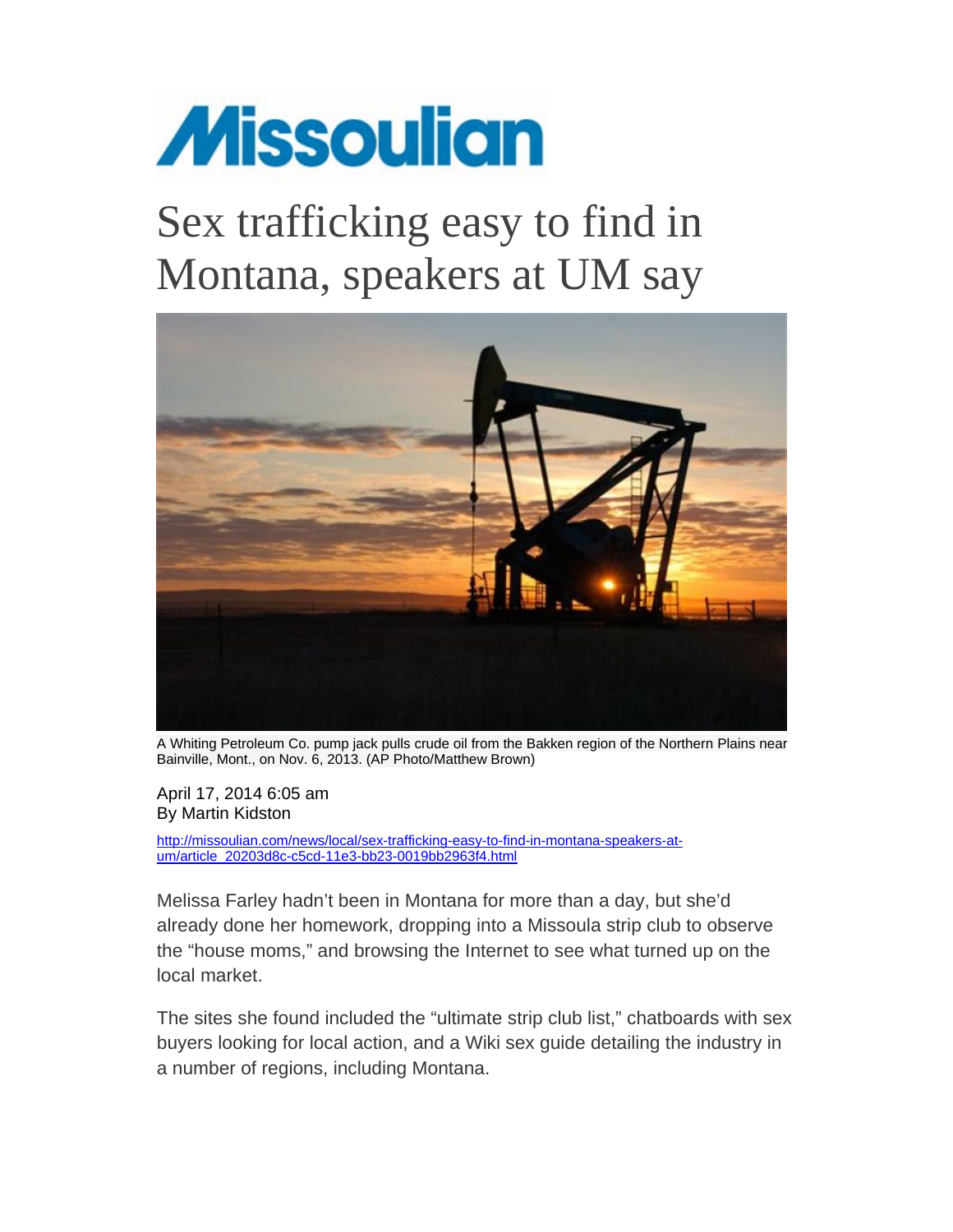"If I can find it that easy, then believe me, sex buyers can find it faster than me," said Farley, executive director of Prostitution Research and Education, based in San Francisco. "Money entices, persuades and coerces a person to perform sex. The payment does not erase the sexual violence, verbal sadism, domestic violence and rape that go along with the payment of that money."

Farley kicked off the two-day conference, "Fight for Hope and Freedom: Human Trafficking, Montana and the World," at the University of Montana on Wednesday.

Hosted by the Mansfield Center and Soroptimist International, the event brought experts together from across the globe to discuss a crisis that has left 27 million people entrapped in modern-day slavery, from prostitution to child soldiers to indentured labor.

Farley, a clinical psychologist who practiced for more than 40 years and authored two books on prostitution and trafficking, cited research suggesting that 2 percent of female prostitutes work in the "elite" class – a role glamorized by "Pretty Woman," starring Julia Roberts and Richard Gere.

But in reality, Farley said, there's nothing glamorous about the business. More than 97 percent of prostitutes are in the trade without a choice, either through direct enslavement or inequality. For choice to be possible, she said, physical safety, equal power and true alternatives must be present.

"Sex inequality, ethnic and racial inequality, and economic inequality are the bars on the cage of trafficking," she said. "The side imposing consent has almost all the power, and the consenting side has little or no power. For a woman performing a sex act for a cheeseburger or a tank of gas, that's not a real choice."

\*\*\*

**Farley's organization** recently studied men who paid for sex in five countries. They conducted more than 700 interviews in the process and compared them to men who don't buy sex.

Those who purchase sex, she said, often learned about sex through pornography. They also suffered from low self-worth, preferred multiple partners and opted for non-relationship sex.

"I don't think prostitution is the same as rape – rape is worse, though it's close to the rape end of the spectrum," one buyer said in an interview. "It's not rape because there's superficial consent. On the face of it, the prostitute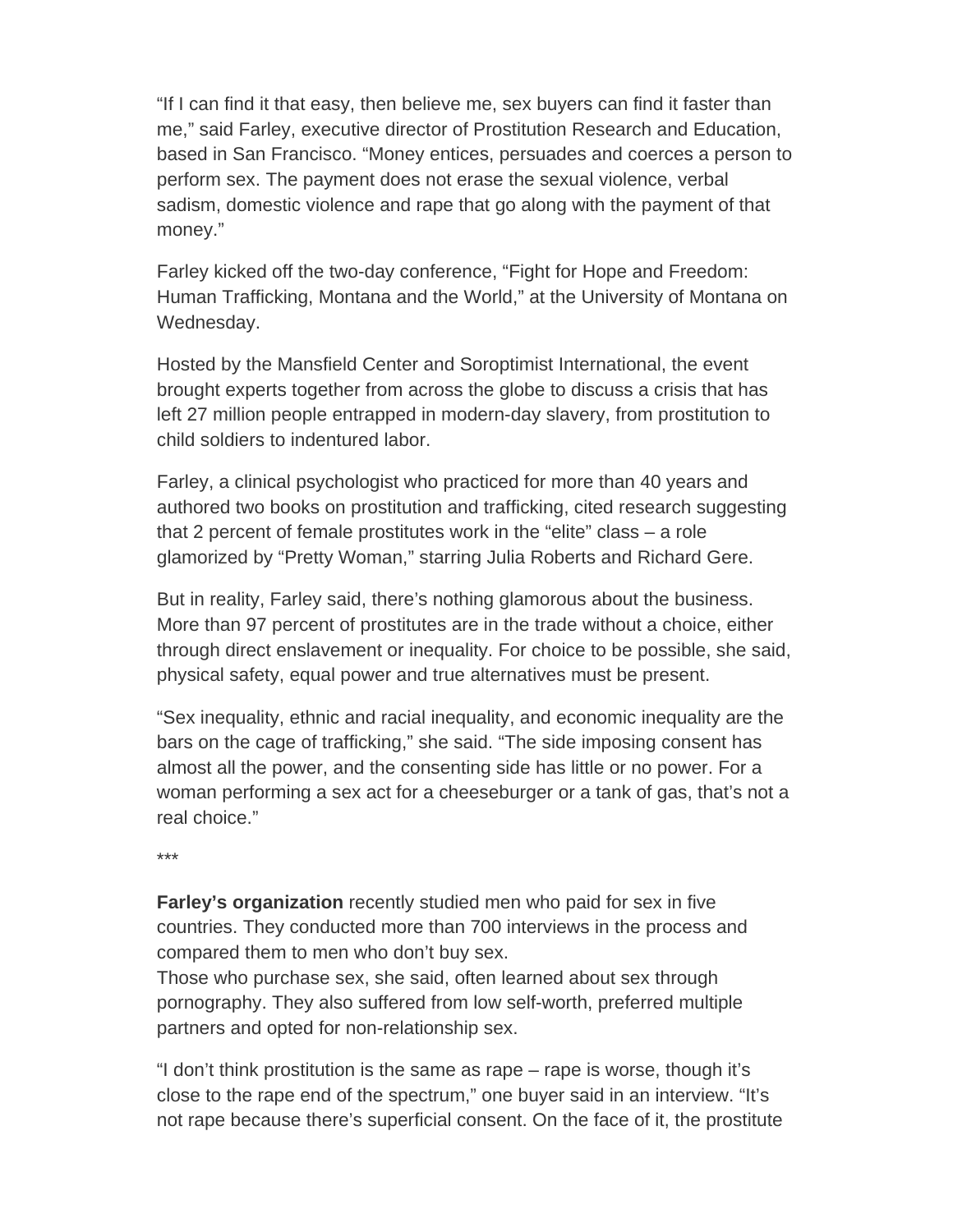is agreeing to it, but deeper down, you can see that life circumstances have kind of forced her into it."

Working as a prostitute, the buyer concluded, was akin to someone jumping from a burning building. One can say they chose to jump from the window, but one might also suggest they had no other choice.

Like the mining camps of the past, Farley said, the Bakken oil patch on the border of Montana and North Dakota has led to an explosion of crime, including trafficking and prostitution.

Farley noted a number of reports, including groups of men coercing women to strip, increased cases of rape, forced labor and attempted abductions.

She also noted Sherry Arnold, the teacher who was kidnapped and murdered two years ago. Where men congregate in large numbers, be it Sturgis, the Super Bowl or the NCAA basketball tournament, Farley said, human trafficking is likely present.

"Resource extraction is often accompanied by prostitution and human trafficking" she said. "The ecosystem destruction caused by fraking to access oil and gas is paralleled by the quieter destruction of trafficked woman."

\*\*\*

**Special Agent Carla Croft** of the FBI and Cyndee Peterson, an assistant U.S. attorney in Montana, also noted the jump in trafficking that has followed growth in the Bakken.

Peterson said her office, under the direction of U.S. Attorney Michael Cotter, launched Project Safe Bakken in 2013 – an effort that includes state and federal agencies across Montana and North Dakota.

Human trafficking task forces also have launched in Missoula and Flathead counties, she said. A similar task force is forming in Billings, and discussions are taking place in Helena and Great Falls.

"There are things that we know, especially among sex trafficking," said Peterson. "Pimps follow the money, no questions asked. They move their girls around the county going to different locations – wherever the money is. That's why the Bakken is such a huge concern to us, because that's where the money is."